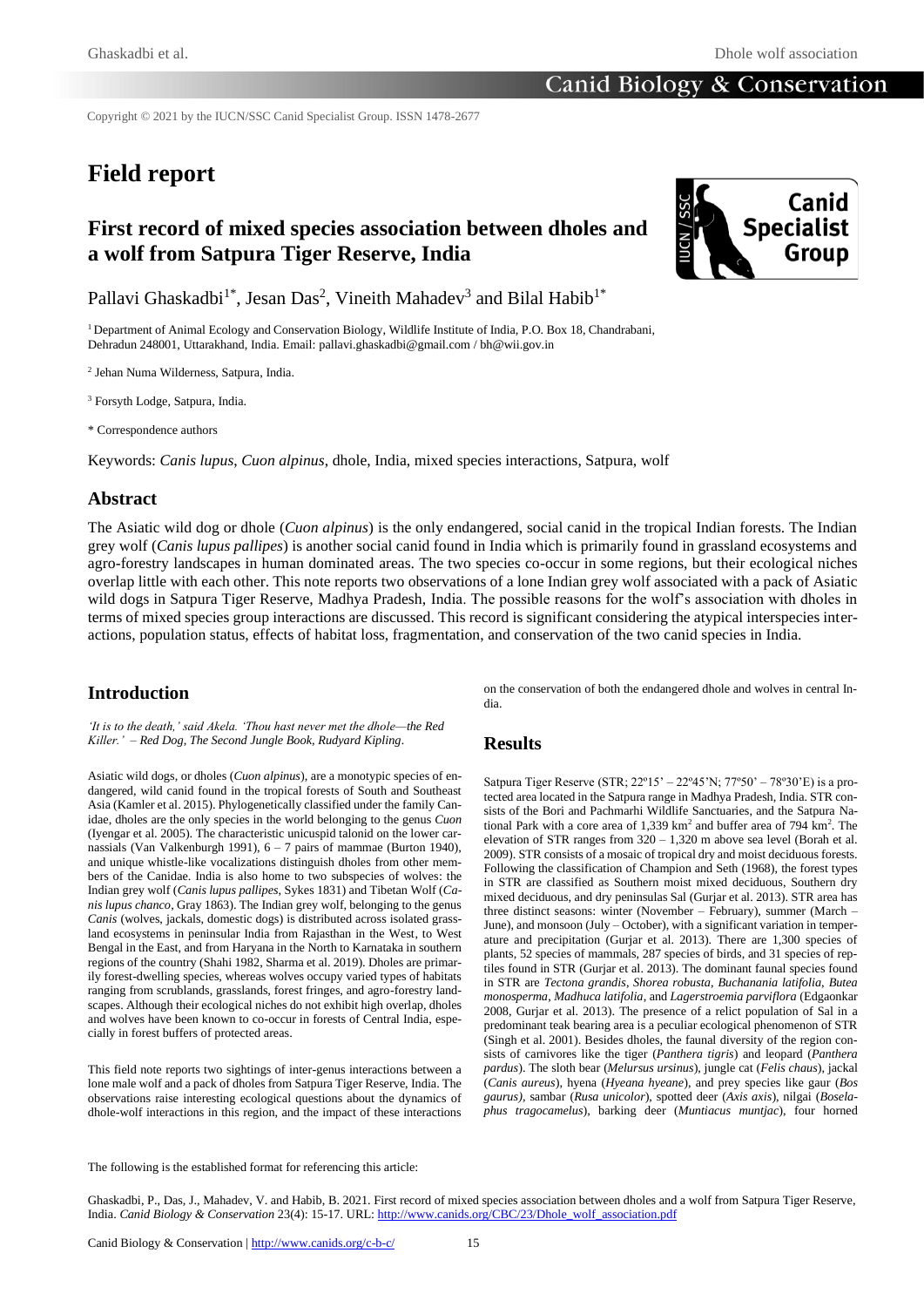antelope (*Tetracerus quadricornis*), and wild pig (*Sus scrofa*) are also reported from STR. There have been stray records of wolves from the forests of STR. Besides Sanjay-Dubri Tiger Reserve, Nauradehi and Gandhi Sagar Wildlife Sanctuaries, wolf signs in the State of Madhya Pradesh are mostly abundant outside protected areas (Jhala et al. 2016). There are four tourism zones in STR (Madhai, Pachmarhi, Churna, and Bagra), where tourism activities like vehicle safaris are permitted.



Figure 1. Map of the two locations where the dhole pack and wolf interactions were observed in the buffer of Satpura Tiger Reserve, India.

The first dhole-wolf interaction was recorded on a vehicle safari on  $16<sup>th</sup>$ March 2020 in the Bagra Tourism Zone of STR (22.6115804 N, 78.1279743 E). The dhole pack of seven was observed feeding on a cattle carcass and exhibited agonistic behaviour towards a wolf which tried to feed on the same carcass (Video 1). Intra-pack aggression in dholes has been reported when kills were small (Ghaskadbi et al. 2016) and has also been reported in wolves and foxes (*Vulpes vulpes*) (Macdonald 1977, Packard et al. 1980). Kleptoparasitism has been observed between dholes, tigers, and leopards in Tadoba Andhari Tiger Reserve. However, this observation seemed more like an opportunistic feeding attempt by the lone wolf which was chased away by the dhole pack. On a second occasion, 26<sup>th</sup> October 2020, a lone male wolf was observed walking along with the dhole pack of four individuals (two males, one female, and one unknown sex). No apparent agonistic interactions were observed between the dholes and the wolf (Video 2). The observation was approximately 6 km from the first dhole-wolf interaction (22.5984824 N, 78.0717176 E) which indicates that it may be the same dhole pack and wolf (Figure 1). Based on the second observation after six months, it seems possible that the wolf may have become a part of the dhole pack or associated with the pack temporarily (Figure 2).

#### **Discussion**

Interspecific group formation in mammals has been rarely described, except in primates (Garber 1988, Whitesides 1989, Oates and Whitesides 1990, Noë and Bshary 1997, Stensland et al. 2003). Fundamentally, the co-occurrence of two species together can be defined as either an aggregation due to a clumped/limited resource like food or an association as a result of attraction between the participants themselves (Stensland et al. 2003). An association of a mixed species group should occur irrespective of concentrated resources. However, associations need not be due to mutual attraction between two species as long as the presence of one species is tolerated by the other (Stensland et al. 2003). Although the first dhole-wolf observation from STR could be due to the kill, and therefore be classified as a mere aggregation over resources, the second instance strongly suggests an association between the two species belonging to two different genera: *Cuon* and *Canis*. Another instance of such an interaction was reported from Debrigarh Wildlife Sanctuary, Odisha, where a wolf persistently associated with a pack of dholes for at least a month from March – April 2013 (Nair and Panda 2013).

The limited literature on the subject suggests that foraging advantages and predator avoidance are typically the functional explanations for formation of such associations, although there need not necessarily be a functional explanation (Arita and Vargas 1995, Stensland et al. 2003). Moreover, the benefits and costs of such associations need not be symmetrical between species and may vary seasonally or based on presence of external threats like predators (Stensland et al. 2003).

The dhole-wolf association reported here may be due to foraging advantages like food detection or anti predator advantages like large predator (tigers and leopards) detection and avoidance. However, foraging advantages may be the less likely explanation in this case as both the predators have unique hunting strategies and ecological niches. Where wolves have been known to hunt in relays (Muro et al. 2011), or by encircling weak prey and launching an attack to capture and kill the prey (Mech and Peterson 2003, MacNulty et al. 2007), dholes have a characteristic hunting strategy wherein they eviscerate and may rapidly consume their prey (Nurvianto et al. 2016), even before it is completely subdued or dead (Ghaskadbi et al. 2016). Moreover, the tiger population in STR has recovered after extensive village relocations and the latest population assessment estimated tiger density as 1.39 (SE 0.20) tigers per 100 km (Jhala et al. 2020). Such an increase in density of tigers may intensify inter-specific competition between large, co-occurring predators in the region. Simultaneously, the lone wolf may be a dispersing individual with no other conspecific groups in the vicinity, a potential sign of regional decline in wolf habitat and/or the wolf population, and therefore found it advantageous to associate with another social species to temporarily seek safety in numbers.

Prior to this record, mixed species groups have been recorded in carnivores in only one case in North America, between badgers (*Taxidea taxus*) and coyotes (*Canis latrans*) (Kiliaan et al. 1991, Minta et al. 1992, Stensland et al. 2003). We suggest that it is important to monitor the association of this pack on a long-term basis. It warrants further investigation into various hypotheses around these fascinating observations to draw further inferences. Lastly, both of these social canid species, dholes and wolves, are under tremendous threat from habitat fragmentation and habitat loss. To sustain viable populations of the endangered dholes and wolves, a landscape approach in conservation planning needs to be adopted.



Figure 2. A still image of the lone wolf and one of the dholes from the dhole pack exhibiting no agonistic interactions.

#### *Supplementary online material*

Video 1. The first observation of the dhole-wolf interaction on 16<sup>th</sup> March 2020 at a kill site, Satpura Tiger Reserve, India. ©Jesan Das.

Video 2. The second observation of the dhole-wolf interaction on  $26<sup>th</sup>$  October 2020 where the lone wolf is seen moving with the dhole pack, Satpura Tiger Reserve, India. © Vineith Mahadev.

#### **Acknowledgements**

The authors are grateful to Mr. Shaurya Reshamwala and Mr. Akshay Kumar for communicating the fascinating natural history events to us. We also thank Mr. Nakul Markandey and Ms. Akanksha Saxena for their inputs.